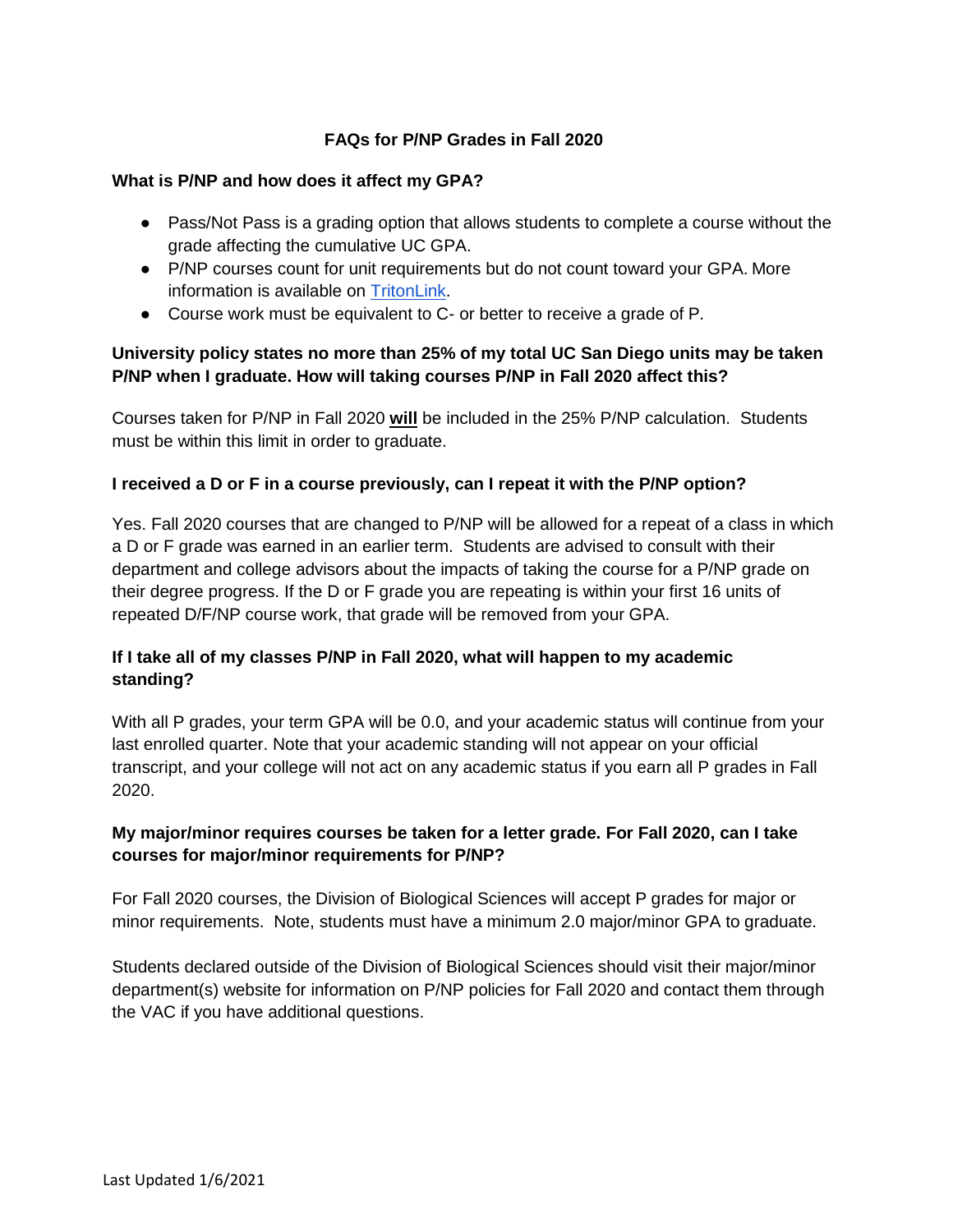## **Are colleges making exceptions and allowing P/NP in GE requirements normally required for a letter grade?**

Please contact your college advising office for information on P/NP policies for Fall 2020. They can be reached through the VAC.

## **I filed a FA20 Degree and Diploma Application and plan to request a retroactive change to at least one of my FA20 major/minor courses. How does this affect me?**

Students should notify their college and major/minor departments no later than Friday, January 8<sup>th</sup> of their plan to submit a retroactive change to grading option request. Students should expect and prepare for delayed Degree and Diploma processing.

### **I'm an international student on a visa. Are there any restrictions on taking courses P/NP?**

F-1 or J-1 International students can take courses P/NP. Units for courses taken P/NP will be counted towards their full course of study requirements to maintain their visa status. International students are required to maintain a full course of study (12 units) or must be authorized for a [reduced course load](https://ispo.ucsd.edu/advising/visa/current-returning-students/visa-status/maintaining-status/reduced-course-load/index.html) by ISPO.

# **I am a recipient of Veterans Benefits. Are there restrictions or effects of me taking courses P/NP in Fall 2020?**

Your housing allowance/stipend may be reduced if you receive NP grades. The VA will not pay for units that receive a NP grade (non-punitive), as the units do not count toward your degree progress and are not factored into your GPA. Units that are graded NP must be deducted from your certified unit load. If this drops you below 12 units your housing allowance/stipend will be reduced accordingly and the VA will bill you for the balance. Please contact Lisa Linares – llinares @ucsd.edu for further details

# **I receive Financial Aid. Are there restrictions or effects of me taking courses P/NP in Fall 2020?**

Potentially. All students are required to meet Satisfactory Academic Progress (SAP) requirements, which includes a minimum cumulative Grade Point Average (GPA). As a P/NP grading option does not affect a student's GPA, a student's academic performance for the rest of the year will determine if they meet the overall SAP GPA requirement for the year. To review SAP requirements please visit

[http://faoforms.ucsd.edu/forms/SAPstandardsUndergrad.pdf.](http://faoforms.ucsd.edu/forms/SAPstandardsUndergrad.pdf)

In addition, some individual financial aid awards (for example outside scholarships or Veteran benefits) may also require students to meet certain GPA requirements to remain eligible. For more information, please contact the awarding agency.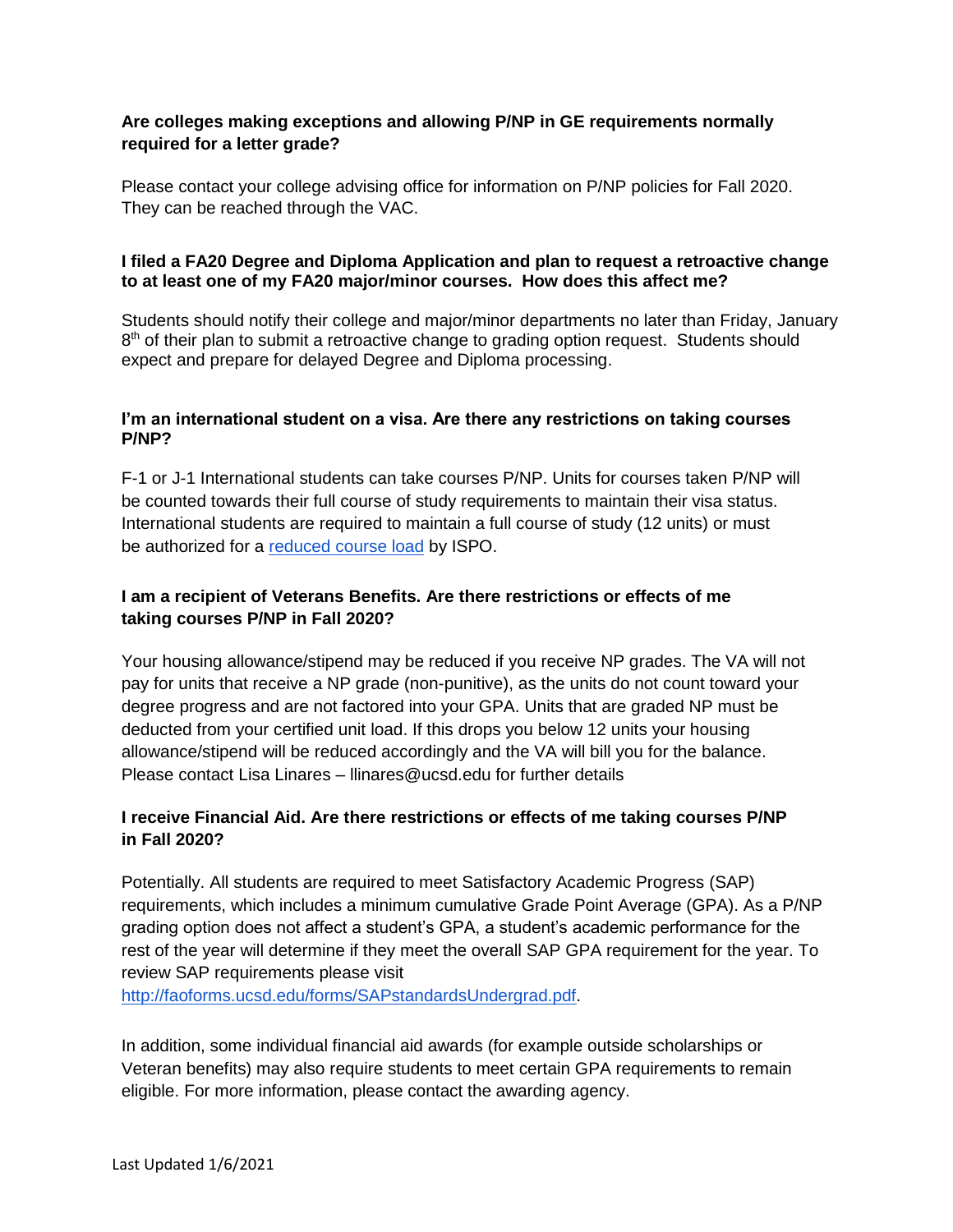# **I'm an NCAA Scholar-Athlete. Are there restrictions or effects of me taking courses P/NP in Fall 2020?**

When choosing to take courses for letter grade vs P/NP, be sure your GPA will still meet NCAA requirements. Students should confirm that the course will be acceptable for their major/college/university requirement on a P/NP basis to ensure it will be acceptable for NCAA eligibility. As long as your courses can be applied towards major/college/university requirements on the P/NP basis, the class can also be counted for NCAA eligibility requirements (6-unit quarterly requirements, annual 27-hour requirement and percentage of degree requirements).

Any questions or concerns about P/NP's impact on your NCAA eligibility can be directed to Mary Angell (mcangell@ucsd.edu) or Katie McGann (kmcgann@ucsd.edu).

## **Will this affect my graduate or professional school applications?**

Please utilize information on the [Career Center website.](https://career.ucsd.edu/grad-school/explore/index.html)

### **How do I change Fall 2020 classes from Letter Grade to P/NP?**

The request form to *retroactively change your grading option(s) from Letter to Pass/Not*  **Pass (P/NP) in Fall 2020** classes will be accessible from January 4<sup>th</sup> through January 29th, 2021 at 11:59pm PST and is available at: **[https://ucsd.kualibuild.com/app/builder/#/app/5fd286ae3c55fe0cf3e73b8b/run.](https://stark.ucsd.edu/public/sendy/l/tQOo5OvnDyVaadye3B6JZg/1ZnipLHEjSZPUWB763PWW8JQ/AhKs8EG44AoTkvEAB010QQ)**

- Students are required to access the form through Single Sign-On using their active directory login credentials.
- Requests will be processed in the order that they are received, and processing may take up to 15 business days from the date the request is submitted.
- Students are responsible for checking their records to verify their grading option request was updated. Changes to final grades will be visible through the Academic History tool in TritonLink; students will not be notified after their requests have been processed.

### **I'm having technical issues submitting my request(s). Who should I contact?**

Technical issues should be directed to **academicsenateoffice@ucsd.edu** and students should provide the following information in the email:

- 1. A screen shot of the problem or error
- 2. Type of device used to access the form
- 3. The operating system of the device
- 4. Student PID